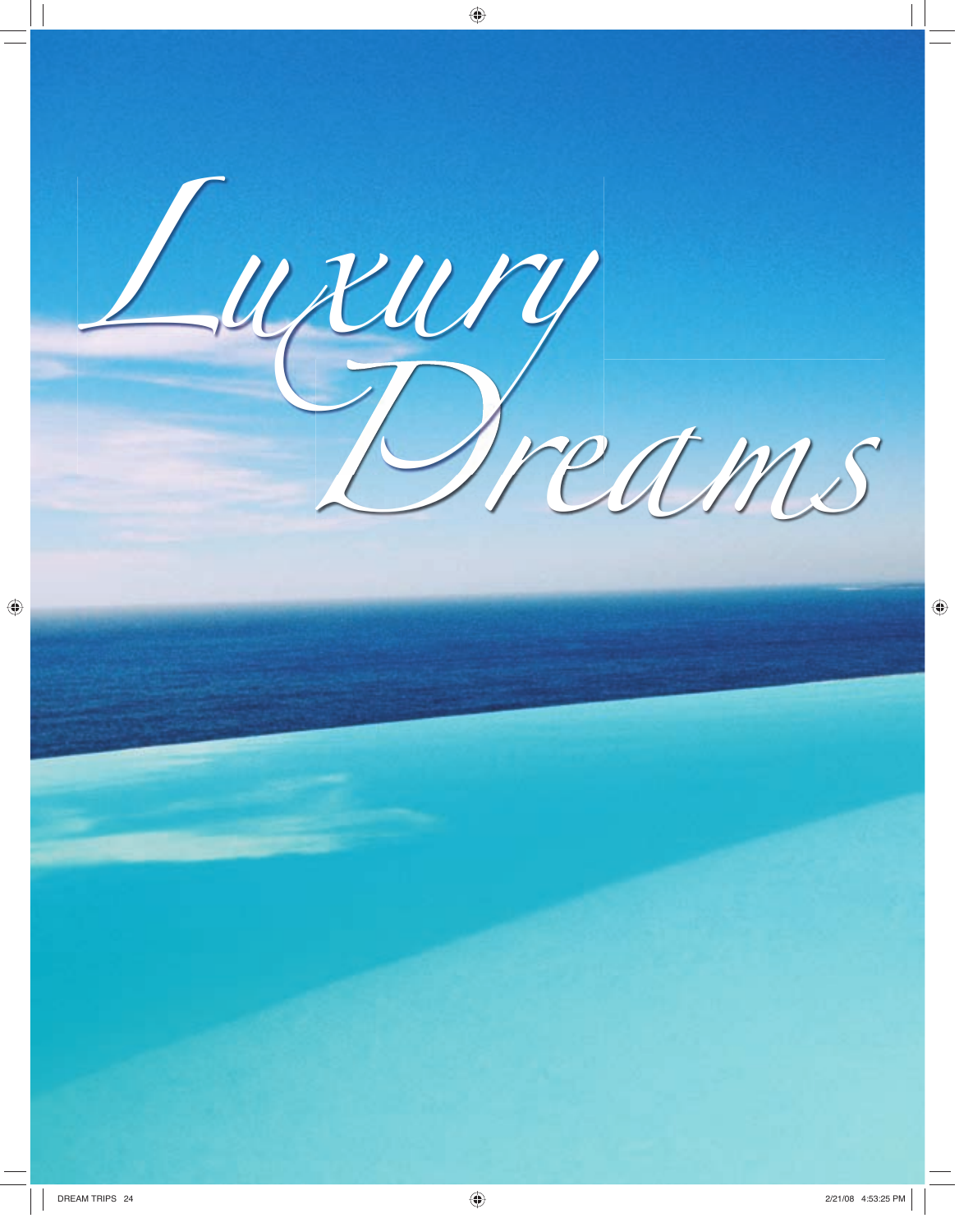# at Wholesale Prices at

WorldVentures offers you five-star vacations at three-star prices.

by Beth Douglass Silcox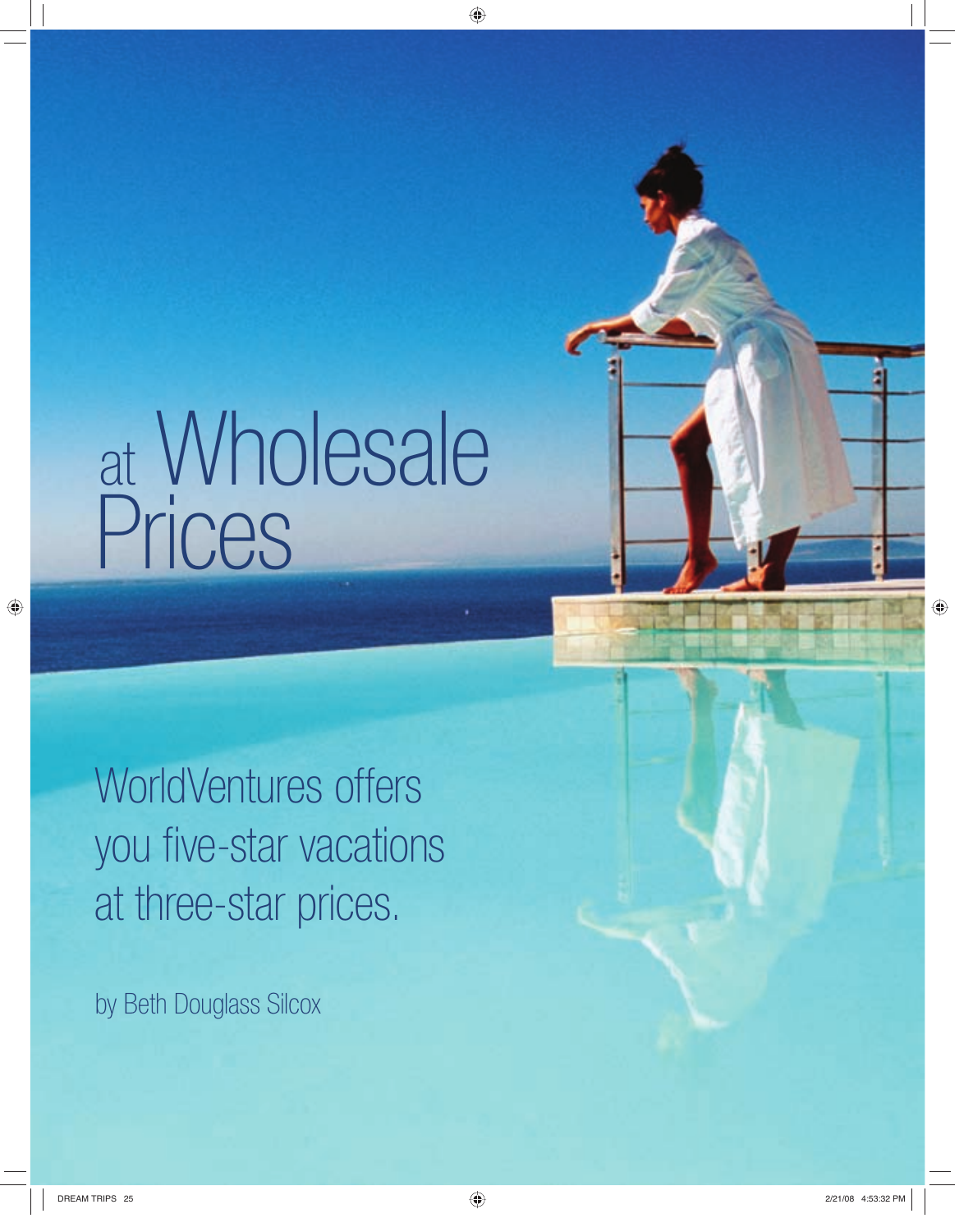

**E**<br>E**E**<br>American veryday stresses dissolve lounging on a South Seas island or gazing at the breathtaking view of Glacier Bay, Alaska. But daydreaming about a vacation paradise just isn't enough. Vacation respites recharge the spirit and soothe the soul. For those reasons, Americans travel.

Americans are shopping, socializing with family and friends, adventuring, sightseeing and taking in the sun in record numbers. Leisure travel comprised 82 percent of all domestic trips in 2003. Planes, trains, automobiles, ships, motor coaches and buses transport Americans across the country and around the globe to destinations designed for decompression.

### **AFFORDABLE LUXURY**

No longer is travel considered a luxury reserved only for the wealthy. Many Americans, no matter their gross annual income, desire a break from the mundane, and the travel industry serves plenty from which to choose.

Average Americans may be priced out of affording a monthlong world cruise on a private yacht, but vacation luxury can be found if they know where to look. DreamTrips, an online, member-only travel club marketed by WorldVentures, packages some of today's finest excursions at affordable prices. "These are four- and five-star vacations at two- and three-star prices," says WorldVentures Director of DreamTrips Grant Merz. "They are not cheap vacations. They are the best vacations at the lowest possible prices.

"Every trip DreamTrips offers is going to save you on average

Merz says. "It's the beautiful thing about our trips. If you're a DreamTrips member, you'll save money on every trip you buy."

## **MEMBERS ONLY**

DreamTrips' member-only concept is certainly not new. Many industries, including big-box wholesalers, operate under the premise that people are willing to spend money to save money. WorldVentures charges a one-time registration fee and small monthly fee thereafter. Membership includes a spouse or significant other or guest and all children under 18 living at home.

"DreamTrips is designed for people who want the best vacation they can get for the price," says WorldVentures Co-Founder Wayne Nugent. So the value-to-membership-cost ratio is high. DreamTrips prices are often dramatically lower than those advertised online, so most members recoup the fees after one or two trips and savings for the average family can quickly add up.

What began in 2006 as 15 DreamTrips travel excursions doubled in 2007, as did membership. In 2008, thousands of members will enjoy pleasure trips to nearly 80 destinations. "We're having a fantastic year because wholesalers, hoteliers and airlines are getting to know us better," Merz says. "The deals that we get now are more plentiful because of name recognition, and that makes it better for DreamTrips members."